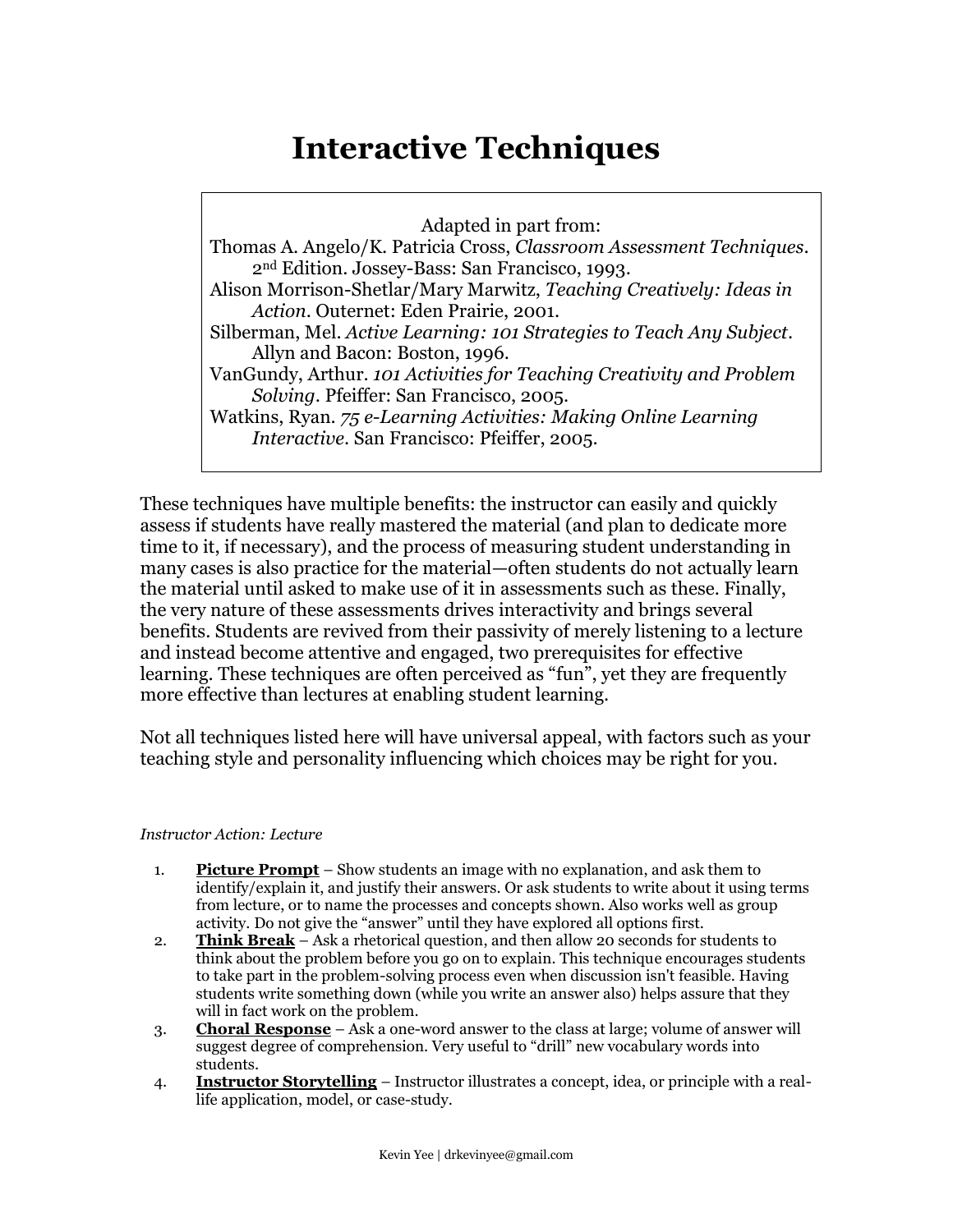- 5. **Socratic Questioning**  The instructor replaces lecture by peppering students with questions, always asking the next question in a way that guides the conversation toward a learning outcome (or major Driving Question) that was desired from the beginning.
- 6. **Reverse Socratic Questioning**  The instructor requires students to ask him/her questions, and the instructor answers in such a way as to goad another question immediately but also drive the next student question in a certain direction.
- 7. **Pass the Pointer**  Place a complex, intricate, or detailed image on the screen and ask for volunteers to temporarily borrow the laser pointer to identify key features or ask questions about items they don't understand.
- 8. **Empty Outlines** Distribute a partially completed outline of today's lecture and ask students to fill it in. Useful at start or at end of class.
- 9. **Classroom Opinion Polls** Informal hand-raising suffices to test the waters before a controversial subject.
- 10. **Discussion Row** Students take turns sitting in a front row that can earn extra credit as individuals when they volunteer to answer questions posed in class; this provides a group that will ALWAYS be prepared and interact with teacher questions.
- 11. **Total Physical Response (TPR)** Students either stand or sit to indicate their binary answers, such as True/False, to the instructor's questions.
- 12. **Hand Held Response Cards**  Distribute (or ask students to create) standardized cards that can be held aloft as visual responses to instructor questions. Example: green card for true, red for false. Or hand-write a giant letter on each card to use in multiple choice questions.
- 13. **Student Polling**  Select some students to travel the room, polling the others on a topic relevant to the course, then report back the results for everyone.
- 14. **Self-Assessment of Ways of Learning** Prepare a questionnaire for students that probes what kind of learning style they use, so the course can match visual/aural/tactile learning styles.
- 15. **Quote Minus One** Provide a quote relevant to your topic but leave out a crucial word and ask students to guess what it might be: "I cannot forecast to you the action of \_\_\_\_\_\_; it is a riddle, wrapped in a mystery, inside an enigma.‖ This engages them quickly in a topic and makes them feel invested.
- 16. **Everyday Ethical Dilemmas** Present an abbreviated case study with an ethical dilemma related to the discipline being studied.
- 17. **Polar Opposites** Ask the class to examine two written-out versions of a theory (or corollary, law of nature, etc.), where one is incorrect, such as the opposite or a negation of the other. In deciding which is correct, students will have to examine the problem from all angles.
- 18. **Pop Culture** Infuse your lectures, case studies, sample word problems for use during class with current events from the pop culture world. Rather than citing statistics for housing construction, for instance, illustrate the same statistical concept you are teaching by inventing statistics about something students gossip about, like how often a certain pop star appears in public without make-up.
- 19. **Make Them Guess**  Introduce a new subject by asking an intriguing question, something that few will know the answer to (but should interest all of them). Accept blind guessing for a while before giving the answer to build curiosity.
- 20. **Make It Personal**  Design class activities (or even essays) to address the real lives of the individual students. Instead of asking for reflections on Down's Syndrome, ask for personal stories of neurological problems by a family member or anyone they have ever met.
- 21. **Read Aloud**  Choose a small text (500 words or less) to read aloud, and ask students to pay particular attention during this phase of lecture. A small text read orally in a larger lecture can focus attention.
- 22. **Punctuated Lectures** Ask student to perform five steps: listen, stop, reflect, write, give feedback. Students become self-monitoring listeners.
- 23. **Word of the Day** Select an important term and highlight it throughout the class session, working it into as many concepts as possible. Challenge students to do the same in their interactive activities.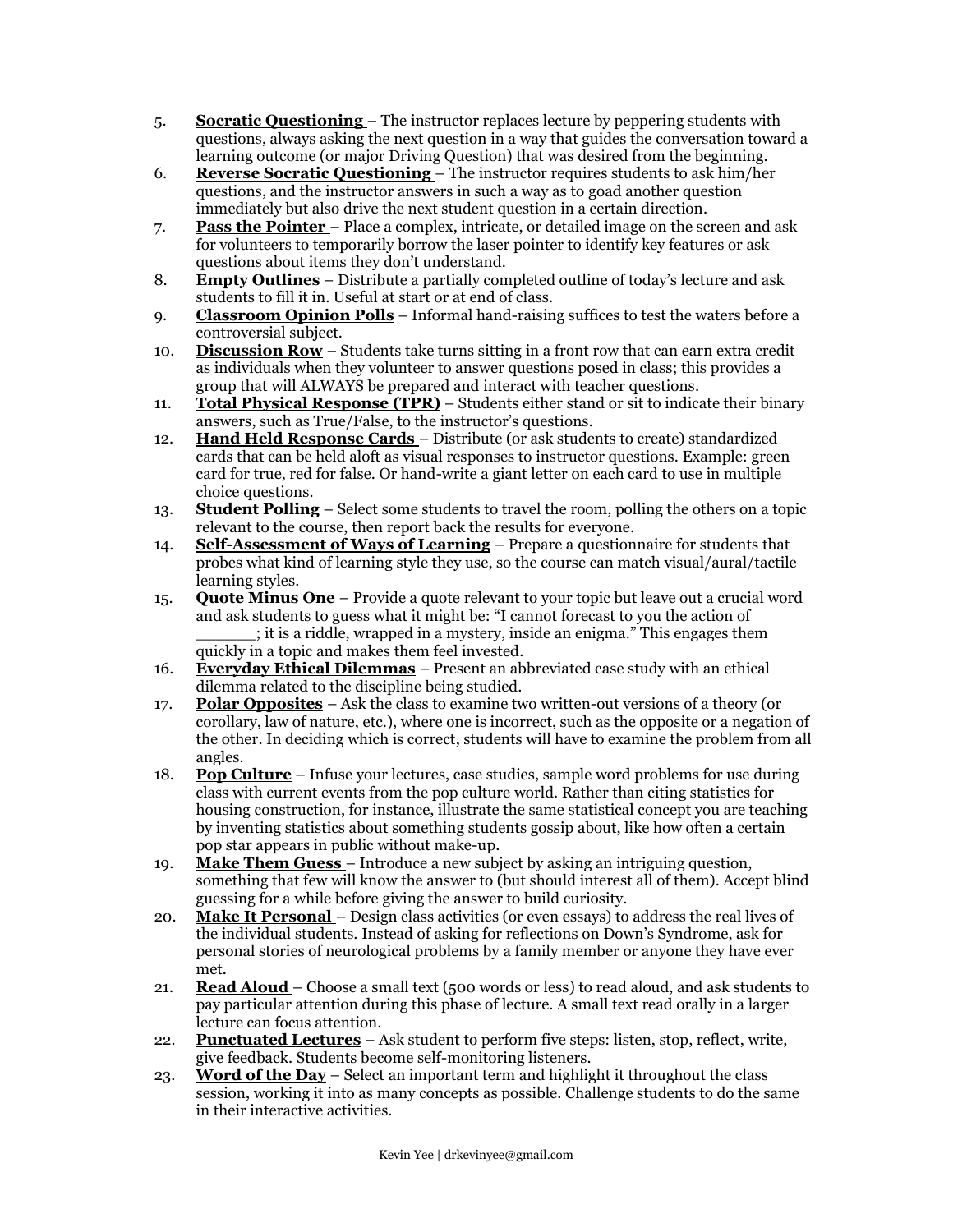- 24. **Recall, Summarize, Question, Connect, and Comment** This method of starting each session (or each week) has five steps to reinforce the previous session's material: recall it, summarize it, phrase a remaining question, connect it to the class as a whole, and comment on that class session.
- 25. **Focused Listing** List several ideas related to the main focus point. Helpful for starting new topics.
- 26. **Background Knowledge Probe** Use questionnaire (multi-choice or short answer) when introducing a new topic.
- 27. **Goal Ranking and Matching** Students rank their goals for the class, then instructor combines those with her own list.
- 28. **Interest/Knowledge/Skills Checklist** Assesses interest and preparation for the course, and can help adjust teaching agenda.
- 29. **Documented Problem Solutions** Keep track of the steps needed to solve specific *types* of problems. Model a list for students first and then ask them to perform similar steps.

*Instructor Action: Lecture (Small Class Size)*

- 30. **Pass the Chalk** Provide chalk or a soft toy; whoever has it must answer your next question, and they pass it on to the student of their choice.
- 31. **Quaker Meeting** Students highlight key passages of the reading, and there is silence (like a Quaker meeting) until someone wants to read his/her out, and others follow. End with brief writing about what they learned from the sentences.
- 32. **Town Hall Meeting**  Abdicate the front of the room for a student willing to speak out on a controversial subject, and when she is done with her comment, she selects the next speaker from the hands raised.
- 33. **The Half Class Lecture**  Divide the class in half and provide reading material to one half. Lecture on that same material to the other half of the class. Then, switch the groups and repeat, ending with a recap by pairing up members of opposite groups.
- 34. **Tournament**  Divide the class into at least two groups and announce a competition for most points on a practice test. Let them study a topic together and then give that quiz, tallying points. After each round, let them study the next topic before quizzing again. The points should be carried over from round to round. The student impulse for competition will focus their engagement onto the material itself.
- 35. **Three Part Interview** Pose the following question to the entire class: "What do you think are the three biggest issues related to \_\_\_\_\_." Choose the student with the birthday closest to today's date and have them stand and share their 3 responses to the question for one minute. Move clockwise around the room until all have shared.

*Student Action: Individual (many of these can be used as partnerwork or groupwork instead; or may escalate to that after some individual effort)*

- 36. **One-Minute Papers** Students write for one minute on a specific question (which might be generalized to "what was the most important thing you learned today"). Best used at the end of the class session.
- 37. **Muddiest Point** Like the Minute Paper, but asks for the "most confusing" point instead. Best used at the end of the class session.
- 38. **Misconception Check** Discover class's preconceptions. Useful for starting new chapters.
- 39. **Drawing for Understanding** Students illustrate an abstract concept or idea. Comparing drawings around the room can clear up misconceptions.
- 40. **Turn Taking Reading**  Instead of the instructor reading a paragraph on screen (or leaving silence for students to do it), instruct them we will sit in silence until someone is moved to read ONE sentence, then someone else – anyone – will start the next sentence. Adds "good" tension and raises energy.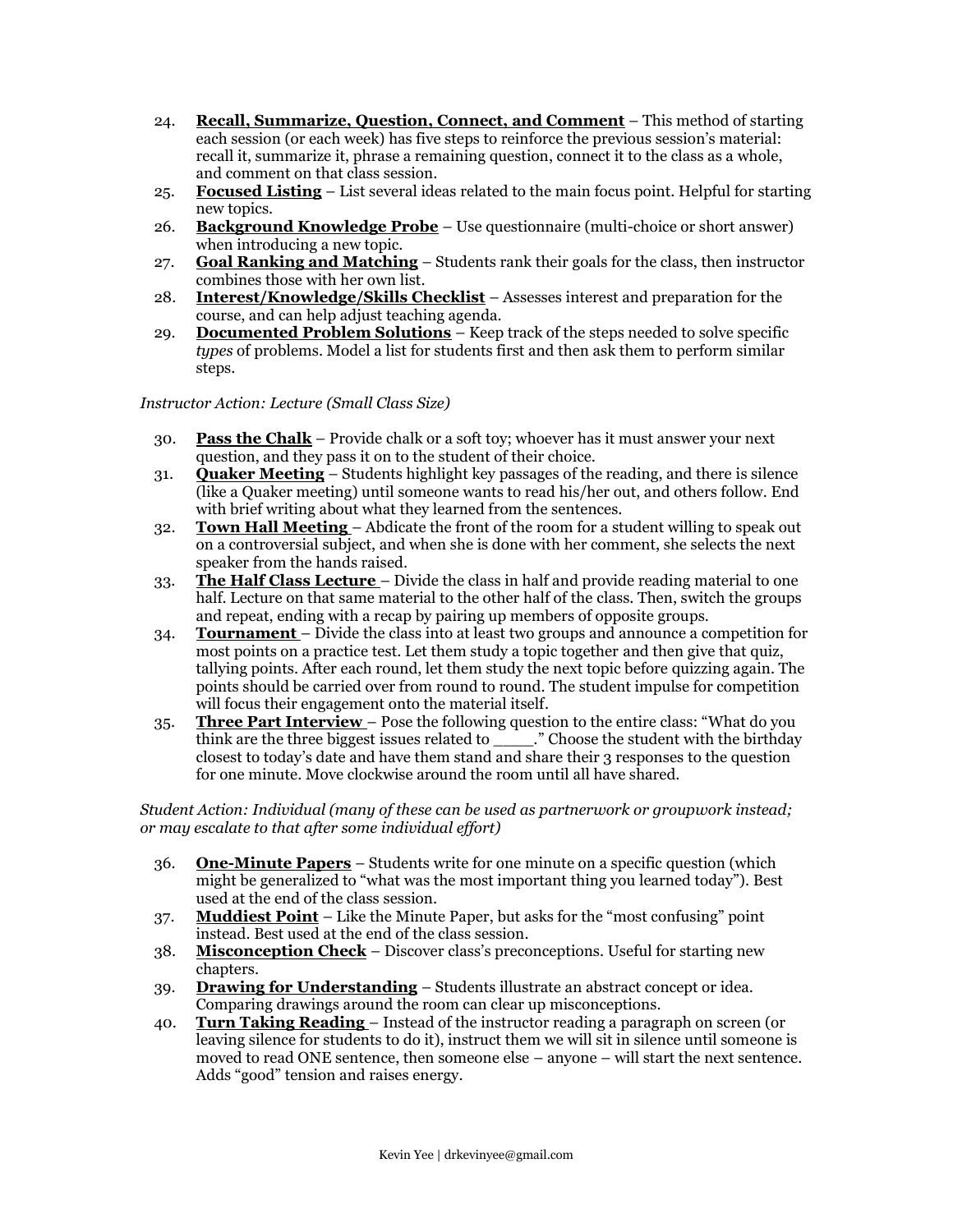- 41. **Board of Artwork** Post publicly the collected drawings / abstract concepts that students turned in for a previous activity and create an opportunity for discussion and debrief.
- 42. **Voting Dots** Provide colored dot stickers to students and ask them to "vote" on statements they agree with the most, by using up their limited dot supply on the prewritten topics displayed around the room on poster boards.
- 43. **Circle the Questions**  Pre-make a handout that has a few dozen likely student questions (make them specific) on your topic for that day and ask students to circle the ones they don't know the answers to, then turn in the paper.
- 44. **Ask the Winner**  Ask students to silently solve a problem on the board. After revealing the answer, instruct those who got it right to raise their hands (and keep them raised); then, all other students are to talk to someone with a raised hand to better understand the question and how to solve it next time.
- 45. **What's the Principle** After recognizing the problem, students assess what principle to apply in order to solve it. Helps focus on problem TYPES rather than individual specific problems. Principle(s) should be listed out.
- 46. **Haiku** Students write a haiku (a three-line poem: 5-syllables, then 7, then 5) on a given topic or concept, and then share it with others.
- 47. **Infographic**  Students use online services (visual.ly, infogr.am) to create an infographic that combines flowchart logic and visual presentation
- 48. **Bookmark Notes** Distribute full-length paper to be used as a bookmark for the current chapter. On it, record prompts and other "reading questions", and require students to record their notes, observations, and objections while reading onto these bookmarks for collection and discussion in class.
- 49. **True or False?** Distribute index cards (one to each student) on which is written a statement. Half of the cards will contain statements that are true, half false. Students decide if theirs is one of the true statements or not, using whatever means they desire. Variation: designate half the room a space for those who think their statements are true, and the other half for false.
- 50. **"Real-World"** Have students discuss in class how a topic or concept relates to a realworld application or product. Then have students write about this topic for homework. Variation: ask them to record their answer on index cards.
- 51. **Concept Mapping** Students write keywords onto sticky notes and then organize them into a flowchart. Could be less structured: students simply draw the connections they make between concepts.
- 52. **Advice Letter** Students write a letter of advice to future students on how to be successful students in that course.
- 53. **Tabloid Titles** Ask students to write a tabloid-style headline that would illustrate the concept currently being discussed. Share and choose the best.
- 54. **Bumper Stickers**  Ask students to write a slogan-like bumper sticker to illustrate a particular concept from lecture. Variation: can be used to ask them to sum up the entire course in one sentence.
- 55. **One-Sentence Summary** Summarize the topic into one sentence that incorporates all of who/what/when/where/why/how creatively.
- 56. **Directed Paraphrasing** Students asked to paraphrase part of a lesson for a specific audience (and a specific purpose).
- 57. **Word Journal** First, summarize the entire topic on paper with a single word. Then use a paragraph to explain your word choice.
- 58. **Truth Statements** Either to introduce a topic or check comprehension, ask individuals to list out "It is true that..." statements on the topic being discussed. The ensuing discussion might illustrate how ambiguous knowledge is sometimes.
- 59. **Objective Check** Students write a brief essay in which they evaluate to what extent their work fulfills an assignment's objectives.
- 60. **Opposites** Instructor lists out one or more concepts, for which students must come up with an antonym, and then defend their choice.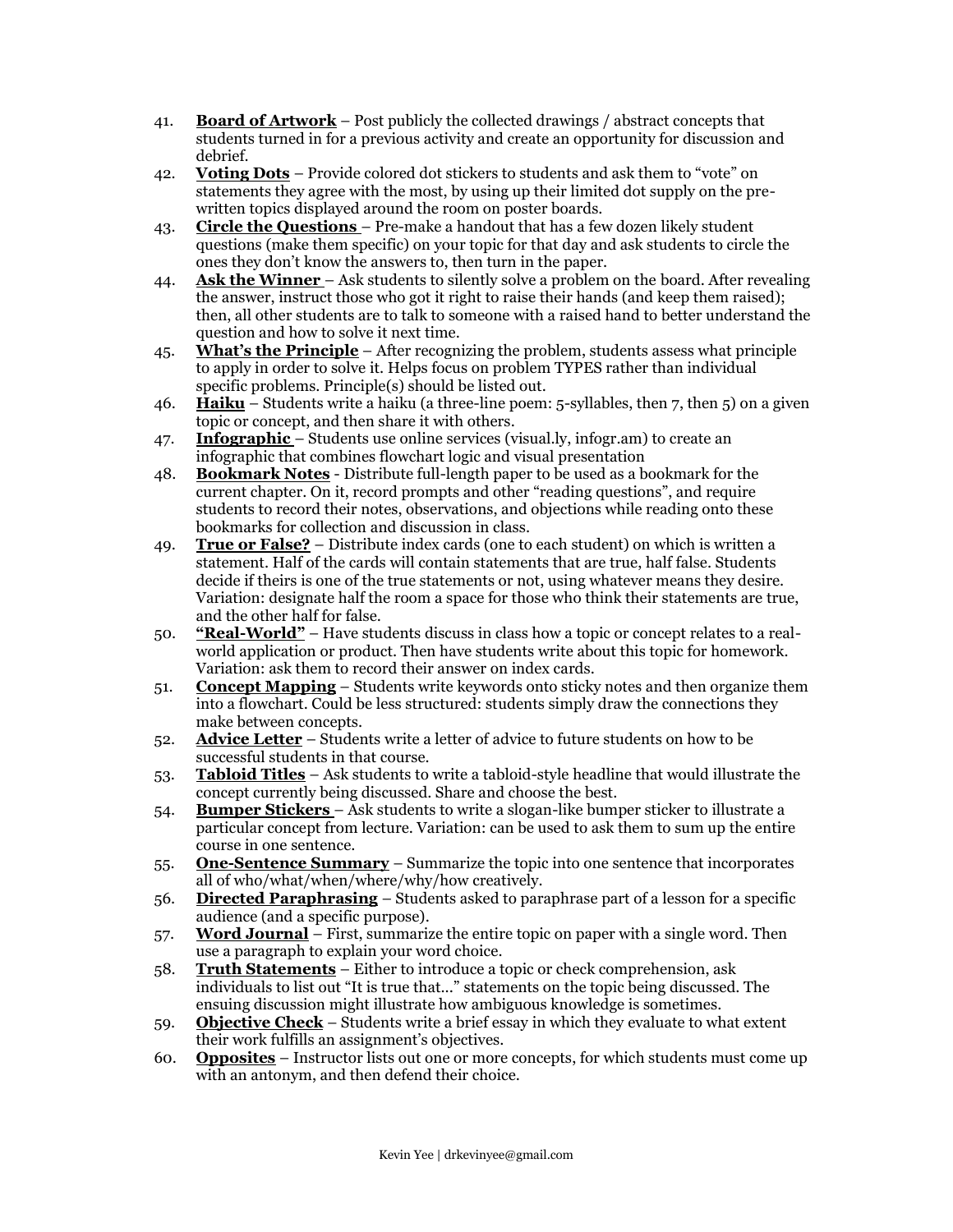- 61. **Student Storytelling** Students are given assignments that make use of a given concept in relation to something that seems personally relevant (such as requiring the topic to be someone in their family).
- 62. **Application to Major** During last 15 minutes of class, ask students to write a short article about how the point applies to their major.
- 63. **Pro and Con Grid** Students list out the pros and cons for a given subject.
- 64. **Harvesting** After an experience/activity in class, ask students to reflect on "what" they learned, "so what" (why is it important and what are the implications), and "now what" (how to apply it or do things differently).
- 65. **Chain Notes** Instructor pre-distributes index cards and passes around an envelope, on which is written a question relating to the learning environment (i.e., are the group discussions useful?) Students write a very brief answer, drop in their own card, and pass the envelope to the next student.
- 66. **Focused Autobiographical Sketches** Focuses on a single successful learning experience, one relevant to the current course.
- 67. **Course-Related Self-Confidence Surveys** Simple questions that measure how self-confident students are when it comes to a specific skill. Once they become aware they can do it, they focus on it more.
- 68. **Profiles of Admirable Individuals** Students write a brief profile of an individual in a field related to the course. Students assess their own values and learn best practices for this field.
- 69. **Memory Matrix** Identify a key taxonomy and then design a grid that represents those interrelationships. Keep it simple at first. Avoid trivial or ambiguous relationships, which tend to backfire by focusing students on superficial kinds of learning. Although probably most useful in introductory courses, this technique can also be used to help develop basic study skills for students who plan to continue in the field
- 70. **Categorizing Grid** Hand out rectangles divided into cells and a jumbled listing of terms that need to be categorized by row and column.
- 71. **Defining Features Matrix** Hand out a simple table where students decide if a defining feature is PRESENT or ABSENT. For instance, they might have to read through several descriptions of theories and decide if each refers to behaviorist or constructivist models of learning.
- 72. **What/How/Why Outlines** Write brief notes answering the what / how / why questions when analyzing a message or text.
- 73. **Approximate Analogies** Students provide the second half of an analogy (A is to B as X is to Y).
- 74. **Problem Recognition Tasks** Offer case studies with different types of problems and ask students to identify the TYPE of problem (which is different from solving it)
- 75. **Switch it up**! Ask students to work on one problem for a few minutes and intentionally move to a second problem without debriefing the first one, then solve the second one and only then return to the first one for more work. A carefully chosen second problem can shed light on the first problem, but this also works well if the problems are not directly related to each other.
- 76. **Reading Rating Sheets** Students fill out a ratings sheet on the course readings, on how clear, useful, and interesting it was.
- 77. **Assignment Assessments** Students give feedback on their homework assignments, and evaluate them as learning tools.
- 78. **Exam Evaluations** Students explain what they are learning from exams, and evaluate the fairness, usefulness, and quality of tests.
- 79. **Group-Work Evaluations** Questionnaires asking how effective groupwork has been in the class.
- 80. **Teacher-Designed Feedback Forms** Rather than use standardized evaluation forms, teachers create ones tailored for their needs and their classes. Especially useful midway through the term.
- 81. **Writing Fables** Students write an animal fable (or at least sketch its outline) that will lead to a one-sentence moral matching the current concept discussed in class. May be done verbally instead.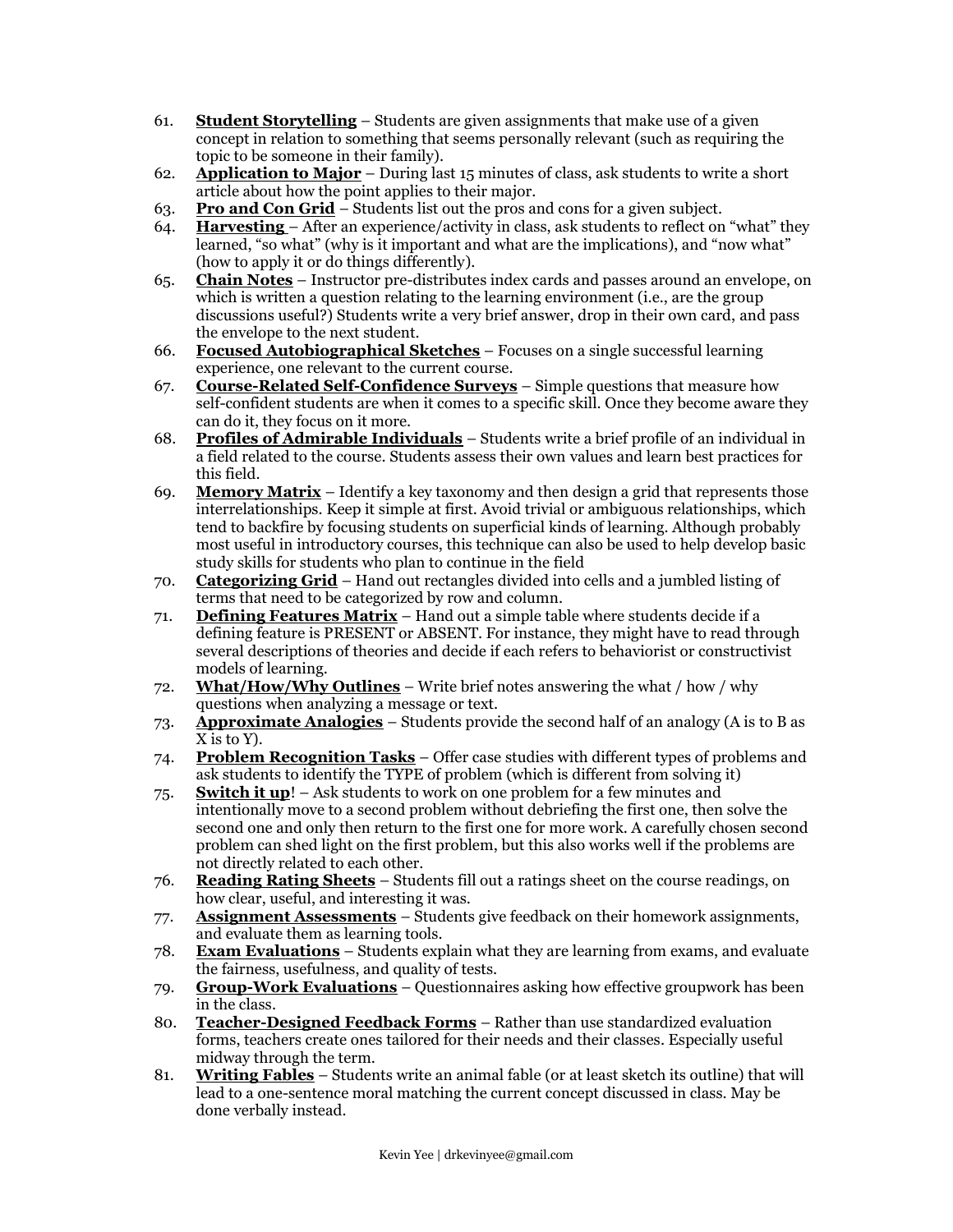#### *Student Action: Pairs*

- 82. **Think-Pair-Share** Students share and compare possible answers to a question with a partner before addressing the larger class.
- 83. **Pair-Share-Repeat** After a pair-share experience, ask students to find a new partner and debrief the wisdom of the *old* partnership to this *new* partner.
- 84. **Teacher and Student**  Individually brainstorm the main points of the last homework, then assign roles of teacher and student to pairs. The teacher's job is to sketch the main points, while the student's job is to cross off points on his list as they are mentioned, but come up with 2-3 ones missed by the teacher.
- 85. **Wisdom of Another** After any individual brainstorm or creative activity, partner students up to share their results. Then, call for volunteers of students who found their partner's work to be interesting or exemplary. Students are sometimes more willing to share in plenary the work of fellow students than their own work.
- 86. **Forced Debate** Students debate in pairs, but must defend the opposite side of their personal opinion. Variation: half the class take one position, half the other. They line up and face each other. Each student may only speak once, so that all students on both sides can engage the issue.
- 87. **Optimist/Pessimist** In pairs, students take opposite emotional sides of a conversation. This technique can be applied to case studies and problem solving as well.
- 88. **Peer Review Writing Task** To assist students with a writing assignments, encourage them to exchange drafts with a partner. The partner reads the essay and writes a threeparagraph response: the first paragraph outlines the strengths of the essay, the second paragraph discusses the essay's problems, and the third paragraph is a description of what the partner would focus on in revision, if it were her essay.
- 89. **Invented Dialogues** Students weave together real quotes from primary sources, or invent ones to fit the speaker and context.
- 90. **My Christmas Gift** Students mentally select one of their recent gifts as related to or emblematic of a concept given in class, and must tell their partners how this gift relates to the concept. The one with a closer connection wins.
- 91. **Psychoanalysis** Students get into pairs and interview one another about a recent learning unit. The focus, however, is upon analysis of the material rather than rote memorization. Sample Interview Questions: Can you describe to me the topic that you would like to analyze today? What were your attitudes/beliefs before this topic? How did your attitudes/beliefs change after learning about this topic? How will/have your actions/decisions altered based on your learning of this topic? How have your perceptions of others/events changed?
- 92. **Get One, Give One** Students fold a piece of paper in half and write "Give One" on one side and "Get One" on the other side. On the "Give One" side, as them to write four insights from today's material. Have them stand up and find a partner. Each student shares one idea from their "Give One" side of the paper and writes down one idea on the "Get One" side of the paper. Find a new partner until your "Get One" side of paper is full of new ideas!

## *Student Action: Groups*

- 93. **Jigsaw (Group Experts)** Give each group a different topic. Re-mix groups with one planted "expert" on each topic, who now has to teach his new group.
- 94. **Board Rotation**  Assign groups of students to each of the boards you have set up in the room (four or more works best), and assign one topic/question per board. After each group writes an answer, they rotate to the next board and write their answer below the first, and so on around the room. Variation: pass around flipchart paper with the same task.
- 95. **Pass the Problem** Divide students into groups. Give the first group a case or a problem and ask them to identify (and write down) the first step in solving the problem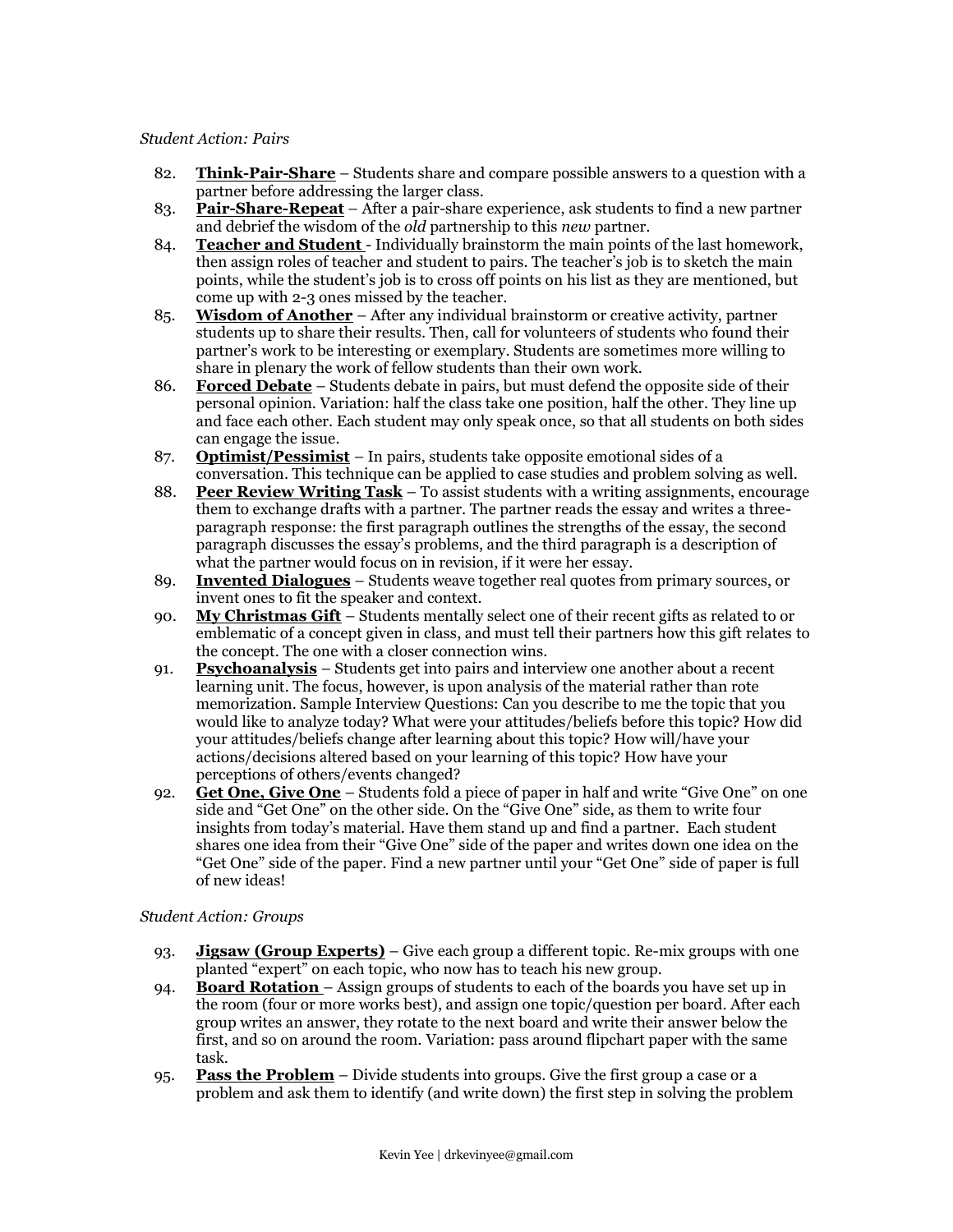or analyzing the case (3 minutes). Pass the problem on to the next group and have them identify the next step. Continue until all groups have contributed.

- 96. **Pick the Winner** Divide the class into groups and have all groups work on the same problem and record an answer/strategy on paper. Then, ask groups to switch with a nearby group, and evaluate *their* answer. After a few minutes, allow each set of groups to merge and ask them to select the better answer from the two choices, which will be presented to the class as a whole.
- 97. **Layered Cake Discussion**  Every table/group works on the same task for a few minutes, then there's a plenary debrief for the whole class, and finally repeat with a new topic to be discussed in the groups.
- 98. **Student Learning Communities**  Like faculty learning communities, these communities of practice are meant to invest the participants with ownership and a focus on sharing and joint discovery. Can be structured or unstructured.
- 99. **Lecture Reaction**  Divide the class into four groups after a lecture: questioners (must ask two questions related to the material), example givers (provide applications), divergent thinkers (must disagree with some points of the lecture), and agreers (explain which points they agreed with or found helpful). After discussion, brief the whole class.
- 100. **Movie Application** In groups, students discuss examples of movies that made use of a concept or event discussed in class, trying to identify at least one way the movie-makers got it right, and one way they got it wrong.
- 101. **Student Pictures** Ask students to bring their own pictures from home to illustrate a specific concept to their working groups.
- 102. **Definitions and Applications** In groups, students provide definitions, associations, and applications of concepts discussed in lecture.
- 103. **TV Commercial** In groups, students create a 30-second TV commercial for the subject currently being discussed in class. Variation: ask them to act out their commercials.
- 104. **Blender** Students silently write a definition or brainstorm an idea for several minutes on paper. Then they form into groups, and two of them read their ideas and integrate elements from each. A third student reads his, and again integration occurs with the previous two, until finally everyone in the group has been integrated (or has attempted integration).
- 105. **Human Tableau or Class Modeling** Groups create living scenes (also of inanimate objects) which relate to the classroom concepts or discussions.
- 106. **Build From Restricted Components** Provide limited resources (or a discrete list of ideas that must be used) and either literally or figuratively dump them on the table, asking students in groups to construct a solution using only these things (note: may be familiar from the *Apollo 13* movie). If possible, provide red herrings, and ask students to construct a solution using the minimum amount of items possible.
- 107. **Ranking Alternatives** Teacher gives a situation, everyone thinks up as many alternative courses of action (or explanations of the situation) as possible. Compile list. In groups, now rank them by preference.
- 108. **Simulation** Place the class into a long-term simulation (like as a business) to enable Problem-Based Learning (PBL).
- 109. **Group Instructional Feedback Technique** Someone other than the teacher polls groups on what works, what doesn't, and how to fix it, then reports them to the teacher.
- 110. **Classroom Assessment Quality Circles** A small group of students forms a ―committee‖ on the quality of teaching and learning, which meets regularly and includes the instructor.
- 111. **Audio and Videotaped Protocols** Taping students while they are solving problems assesses the learner's awareness of his own thinking.
- 112. **Imaginary Show and Tell** Students pretend they have brought an object relevant to current discussion, and "display" it to the class while talking about its properties.
- 113. **Six Degrees of "RNA Transcription Errors"** Like the parlor game "Six Degrees of Kevin Bacon" (in which actors are linked by joint projects), you provide groups with a conceptual start point and challenge them to leap to a given concept in six moves or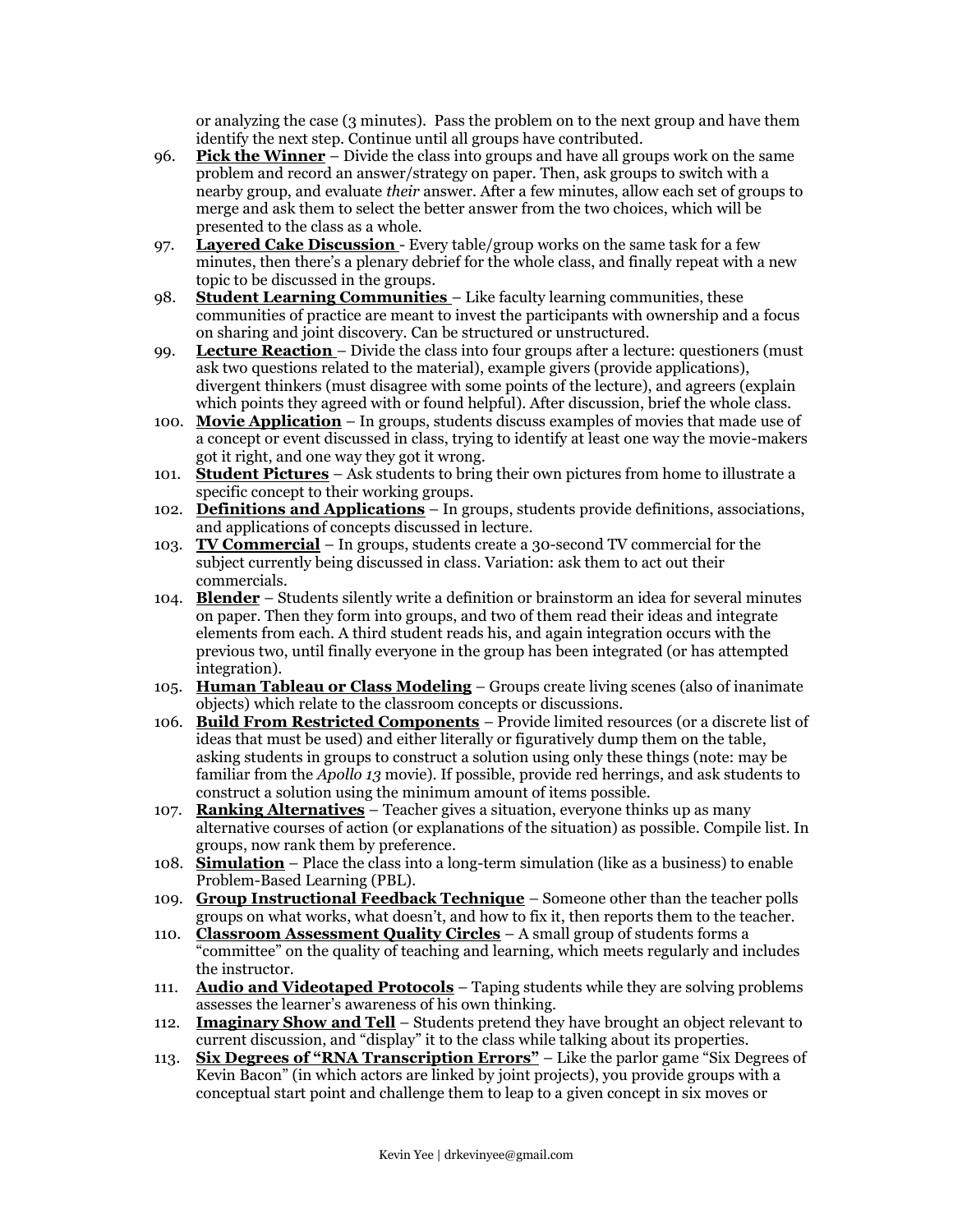fewer. One student judge in each group determines if each leap is fair and records the nature of the leaps for reporting back to the class.

114. **Sticky Note Discussions** – Divide students into cooperative groups and have them read individually. Ask them to use sticky notes to mark places that they want to talk about in the text. Then direct them to reread as a group and discuss the parts they have marked.

# *Facebook*

- 115. **Replace Discussion Boards** Create a Facebook "group" (private/invite only) and use the Wall as the class discussion board. Students are notified by home page notification when someone replies to their thread.
- 116. **Notify Students Quickly**  Posting to Facebook will reach your students much faster than an email, because most of them check Facebook regularly.
- 117. **Fan Page** An alternative to a group is a "fan" page, which has the advantage that your ―status updates‖ will show up for students on their Live Feed. Disadvantage: some students turn off Live Feed and only see status updates of their friends.
- 118. **Direct Facebook Friendship** Allowing your students to "friend" you will give you unfettered access to them (unless they've set up a special role for you), but more importantly, your status updates will be visible to them on the home page (unless they block you manually). Disadvantage: too much information will be revealed on both sides, unless both you and the students set up "lists" with limited access allowed.

## *Twitter*

- 119. **Report from the Field** Students use smart phones to record their observations while witnessing an event/location related to the course of study, capturing more honest and spontaneous reactions
- 120. **Twitter Clicker Alternative**  In large classes, a hashtag can amalgamate all posts by your students in one place, giving them a free-response place to provide feedback or guess at a right answer. Also useful for brainstorming.
- 121. **Backchannel Conversations in Large Classes**  unlike a whispered conversation, a Twitter conversation (searchable by agreed-upon hashtag) becomes a group discussion. Students may also help out other students who missed a brief detail during the lecture.
- 122. **Follow an Expert**  Luminaries in many disciplines, as well as companies and governmental agencies, often publish a Twitter feed. Reading such updates provides a way to stay current.
- 123. **Tweeted Announcements** Instead of Blackboard, use Twitter to send out announcements like cancelled classes.
- 124. **Twitter Pictures and URLs**  Twitpic and other services allows for photo upload to twitter; bit.ly and other "link shorteners" allow for pasting long URLs as short ones.
- 125. **Student Summaries** Make one student the "leader" for tweets; she posts the top five important concepts from each session to twitter (one at a time); other students follow her feed and RT for discussion/disagreements
- 126. **Historical Tweets** Students roleplay as historical figures (Lincoln, Napoleon) or fictional characters (Hamlet, Three Little Pigs) and tweet as if in specific contexts.
- 127. **Quick Contact** Since sharing cell phone numbers is risky, instructors may wish to let students follow them on Twitter and send Direct Messages that way.
- 128. **Community-Building** A Twitter group for your specific class creates inclusiveness and belonging.
- 129. **Twitter Projects** Tweetworks and other apps can enable student groups to communicate with each other more easily.
- 130. **Brainstorm** Small Twitter assignments can yield unexpected brainstorming by students, since it's happening "away" from the LMS.
- 131. **Twitter Poll** PollDaddy and other apps enable Twitter to gather interest, information, attitudes, and guesses.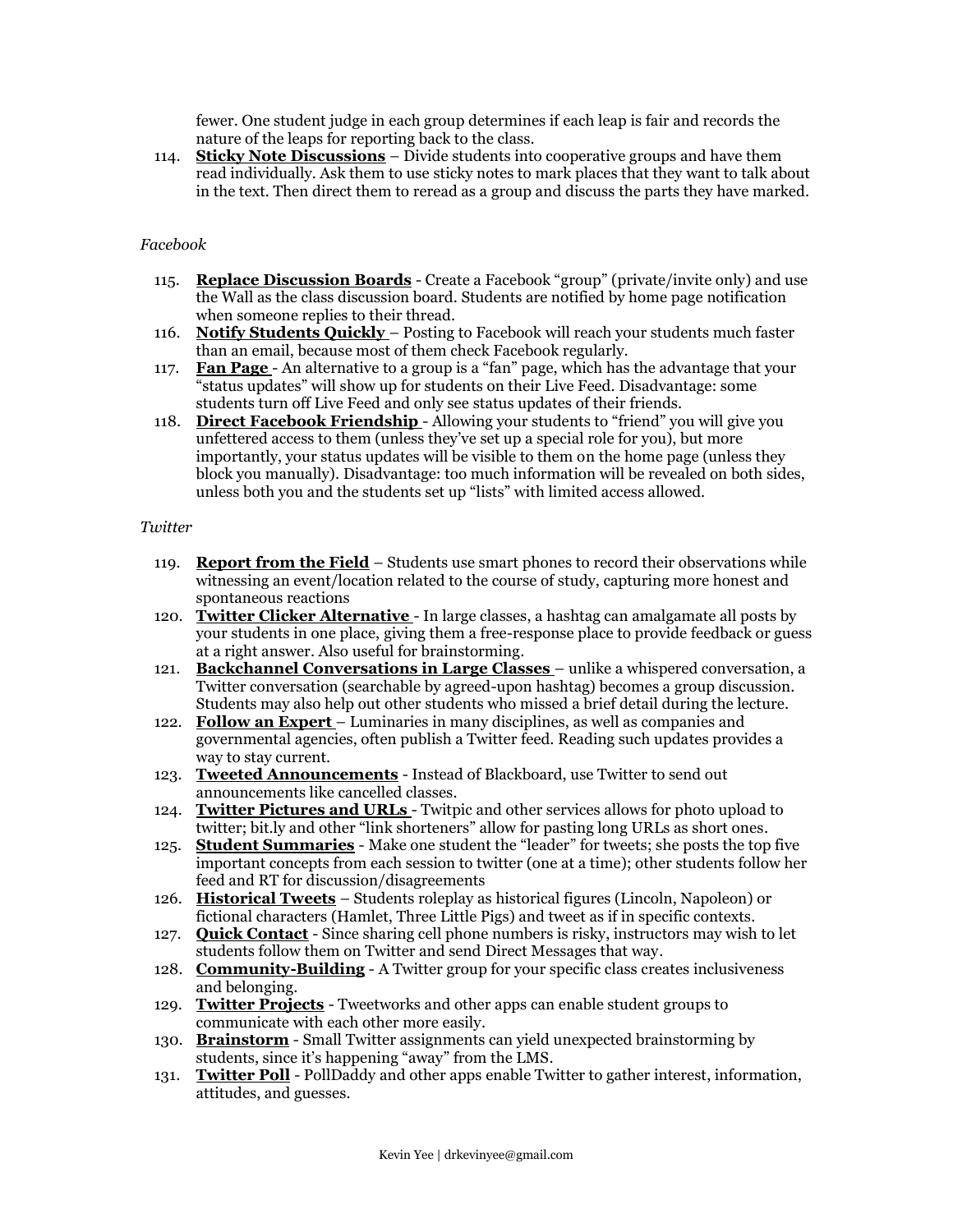132. **Post Links** - News stories and other websites can be linked via Twitter (services such as bit.ly will shorten URLs).

## *YouTube*

- 133. **Video Demonstrations** Using a webcam, record a demonstration relevant to your topic and post it to YouTube.
- 134. **Student Videos**  Student projects, presentations, or speeches can take the form of video instead of PowerPoint, and uploaded for the class to see.
- 135. **Closed Eyes Method** To prevent students at home from "reading" presentations (such as poem recitations) that were supposed to be memorized for YouTube upload, require them to give the performance with their eyes closed.
- 136. **Interactive Video Quizzes**  Using annotations (text boxes) and making them hyperlinks to other uploaded videos, instructors can construct an on-screen "multiple choice" test leading to differentiated video reactions, depending on how the student answers. Requires filming multiple videos and some editing work.
- 137. **Movie Clips**  Show brief segments of popular movies to illustrate a point, start a conversation, have students hunt for what the movie gets wrong, etc.
- 138. **Embed Into PowerPoint**  YouTube videos can be embedded into PPT as long as there is an active Internet connection; create a Shockwave Flash object in the Developer tab, and add the URL for "Movie" in the properties (the URL will need to replace "watch?=v/" with just  $\sqrt{\nu}$ . Alternative: use one-button plugin from *iSpring Free*.
- 139. **Shared Account**  Instructor creates a generic YouTube username/account and gives the password to everyone in the class, so student uploads all go to the same place.

#### *Wikis*

- 140. **Group Wiki Projects** Instead of emailing a document (or PPT) back and forth, student groups can collaborate in real time with a free wiki such as wikispaces.com
- 141. **Wiki Class Notes**  Offering a class wiki for the optional sharing of lecture notes aids students who miss class, provides a tool for studying, and helps students see the material from more than one perspective.
- 142. **Wiki Lab Manual** A variant of the class notes idea, a lab book is more produced and colorful, with images and YouTube videos embedded by requirement, as if the students were building a book for another crop of students in a future semester.

## *Blogs*

- 143. **Questions to Students** Use the blog to "push" questions and discussion prompts to students like you would email, but in a different forum.
- 144. **Provide Links** The native HTML nature of the blog makes it easy to give links to news stories and relevant websites.
- 145. **Substitute for Blackboard Discussion Board** Students can comment on each post (or previous comment) and engage in a dialogue that is similar to Blackboard, but while out in the Internet in general.
- 146. **Electronic Role Play**  Students create their own blogs, and write diary-type entries while role-playing as someone central to your content.

## *Clickers, Student Responses, and Alternatives*

- 147. **Handheld Clicker** External vendors provide hardware (receivers) to faculty for free, and students buy a handheld device (usually \$20) and maybe also online access by semester. Vendors include iClicker, CPS, and Turningpoint
- 148. **Cloud-Based Clicker Alternatives** External vendors that use a website to track student input data using their own devices (laptop, smartphone, etc) and the campus wifi. Vendors charge students per semester (usually \$20); there is no hardware for faculty members. Examples include LearningAnalytics, Top Hat Monocle, and Via Response.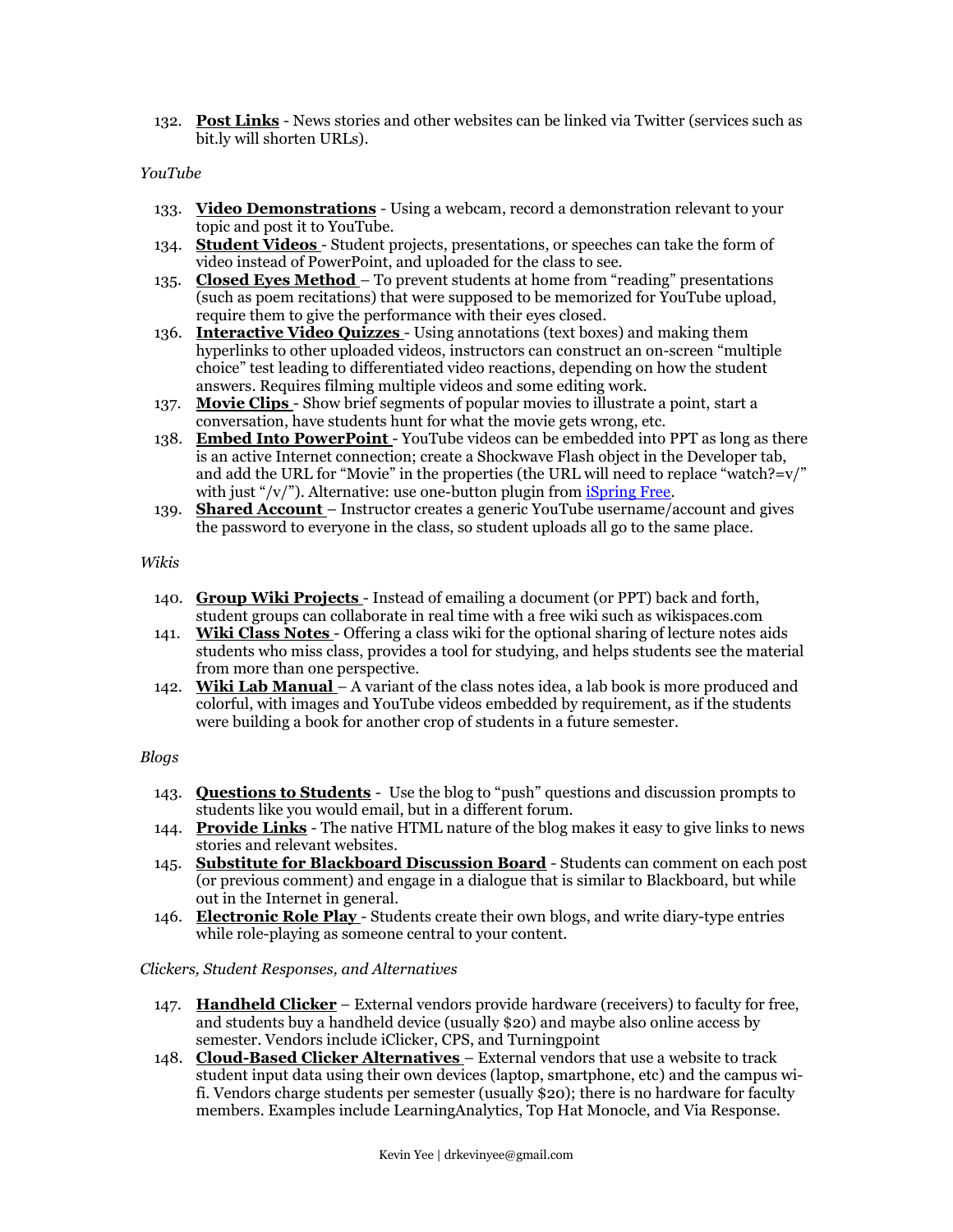- 149. **PollEverywhere**  Cloud-based clicker alternative that uses cell phone texting (SMS) for student responses. Business model calls for faculty-centered payment by user, but the free option suffices for anonymous polling of up to 35 students.
- 150. **Color Boards**  Students are issued (or create their own) a set of four paper-sized cards. These can be used to vote on questions raised in class by lifting the appropriate board into the air. Optionally, the back of each card should be white so students do not see what others have answered.
- 151. **Fingers on Chest**  Students vote on multiple choice questions by showing a finger count (1 through 4). Rather than raise them into the air, they hold their fingers across their chests so other students don't see what the majority is voting.

# *Creating Groups*

- 152. **Quick Division** Divide your class into two roughly equal segments for simultaneous, parallel tasks by invoking their date of birth: "if your birthday falls on an odd-numbered day, do task X... if your birthday is even, do task Y." Other variations include males and females, months of birth, odd or even inches in their height  $(5'10'' \text{ vs } 5'11'')$ .
- 153. **Question and Answer Cards**  Make index cards for every student in the class; half with questions about class content; half with the right answers. Shuffle the cards and have students find their appropriate partner by comparing questions and answers on their own cards.
- 154. **Telescoping Images** When you need the class to form new groups, craft sets of index cards that will be grouped together by theme, and randomly pass them out for students to seek the other members of their new groups. Example: one set of four index cards has pictures of Europe on a map, then France, then the Eiffel Tower, then a person wearing a beret (thematically, the images "telescope" from far away to close up, and the students must find others in their particular set of telescoping images).
- 155. **Speed Sharing** Students write definitions, concepts, quiz questions, etc. on index cards and form two concentric circles, facing each other. For thirty seconds (or 60), they share their knowledge with the person opposite them. Then, the outer circle "rotates" so that everyone has a new partner, and the sharing is repeated. This can be done until each student has completed the circuit.
- 156. **Trio Rotation**  Group students into threes, and arrange the groups into a large circle. Each team of three works on a problem. Then, each team assigns a 1, 2, and 3 number to each person. The 1's stay put, but the 2's rotate clockwise and the 3's rotate counterclockwise. Newly formed teams then work on a new problem.
- 157. **Go to Your Post**  Tape a sign onto opposite sides of the walls with different preferences (different authors, skills, a specific kind of problem to solve, different values) and let students self-select their working group
- 158. **Four Corners** Put up a different topic in each corner of the room and ask students to pick one, write their ideas about it down, then head to "their" corner and discuss opinions with others who also chose this topic.

## *Icebreakers*

- 159. **Introduce Your Partner's Non-Obvious Trait** Students partner up and are tasked with learning one thing about the other person that is not obvious by looking at them. Then, they introduce their partner to the larger class. Instructors can use this time to record a crude seating chart of the students and begin to learn their names.
- 160. **Scrapbook Selection**  Put students in groups and give each group a big pile of printed photos (best if laminated – maybe different shapes/sizes?) Ask them to choose one as a group that epitomizes their reaction/definition of the topic being discussed, and explain why.
- 161. **Brush with Fame** Students relate their closest encounter with someone famous, even if it has to be a story about something that happened to a friend or relative.
- 162. **Name Game** Students form circles in groups of 8-10 and one at a time state their name with an alliterative action: "I'm Jumping James!" Optimally, they should perform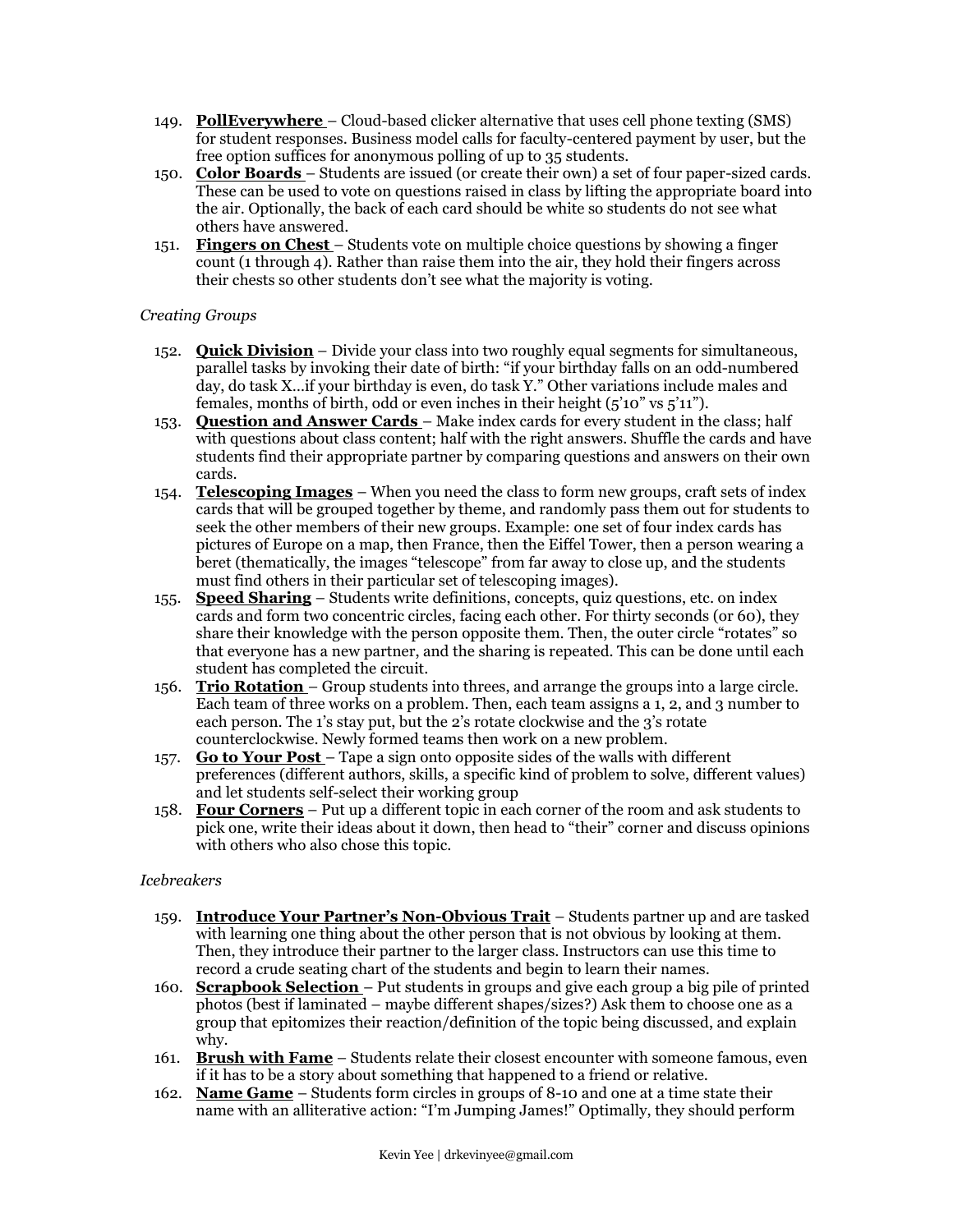the action as well. They proceed around the circle, stating names and performing the actions, adding names one at a time, until the last person in the circle will have to say everyone's name and perform all the actions.

- 163. **Human Bingo** Students become acquainted at the start of a semester by performing a scavenger hunt you design as a handout: "find someone who dislikes carrots, someone who owns a German car, someone who has read a book about submarines, etc."
- 164. **Line Dance** Students line up according to their level of agreement on a controversial subject: strong agreement on one side, strong disagreement on the other.
- 165. **Two Truths and a Lie** Go around the room and ask each student to relate two true statements and one falsehood about themselves, without giving away which is false.
- 166. **Name Tag Trio**  Color code name tags and ask people to form groups of three made up of people with nametags of the same color, then introduce themselves.
- 167. **Sketch Intro**  Ask participants to draw a picture, using no letters, that captures a key facet of their experience, philosophy, or personality.
- 168. **Speed Skating**  Like the Olympic sport that moves in a circle rapidly, line up students in a circle and step forward one at a time to say a quick personal statement (I am Belgian, I am allergic to peanuts, I love classical music) and then step back into position.
- 169. **Word Association Cloud**  Collect secret-ballot responses to a word association prompt related to your topic, and paste them into a word-cloud generator to create an image that shows which words were used the most.
- 170. **Answer Any Three** Write 5 questions on the board and ask students to stand (or pair off) and answer any 3 of the  $5$  questions posed. Some sample questions might include:  $\lq$ have always wanted to……, The person I most admire is…, The two most important job responsibilities I have are \_\_\_\_\_\_\_\_ and \_\_\_\_\_\_\_\_., I'm a sucker for…, One reason why I entered my field is..., Something few people know about me is..." Content-related questions may also be used to review material being presented.

## *Games (Useful for Review)*

- 171. **Crossword Puzzle**  Create a crossword puzzle as a handout for students to review terms, definitions, or concepts before a test. Some online websites will automate the puzzle creation.
- 172. **Jeopardy**  Play jeopardy like the TV show with your students. Requires a fair amount of preparation. Can be used also for icebreakers (such as finding out what participants already know about your subject, your university, etc).
- 173. **Pictionary** For important concepts and especially terms, have students play pictionary: one draws images only, the rest must guess the term.
- 174. **Super-Password** Also for concepts and terms; one student tries to get his partner to say the key term by circumlocution, and cannot say any of the "forbidden words" on a card prepared ahead of time.
- 175. **Guess the Password**  The instructor reveals a list of words (esp. nouns) one at a time and at each point, ask students to guess what key term they are related to. The hints become increasingly specific to make the answer more clear.
- 176. **Twenty Questions**  Assign a person, theory, concept, event, etc to individual students and have the partner ask yes/no questions to guess what the concept is. Also works on a plenary level, with one student fielding the questions from the whole class.
- 177. **Hollywood Squares** Choose students to sit as "celebrities" at the front of the class. Variation: allow the celebrities to use books and notes in deciding how to help the contestants.
- 178. **Scrabble**  Use the chapter (or course) title as the pool of letters from which to make words (e.g., mitochondrialdna) and allow teams to brainstorm as many words as possible from that list, but all words must be relevant to this test. Variation: actually play scrabble on boards afterward.
- 179. **Who am I**? Tape a term or name on the back of each student, out of view. Each student then wanders about the room, posing yes/no questions to the other students in an effort to guess the term on his own back.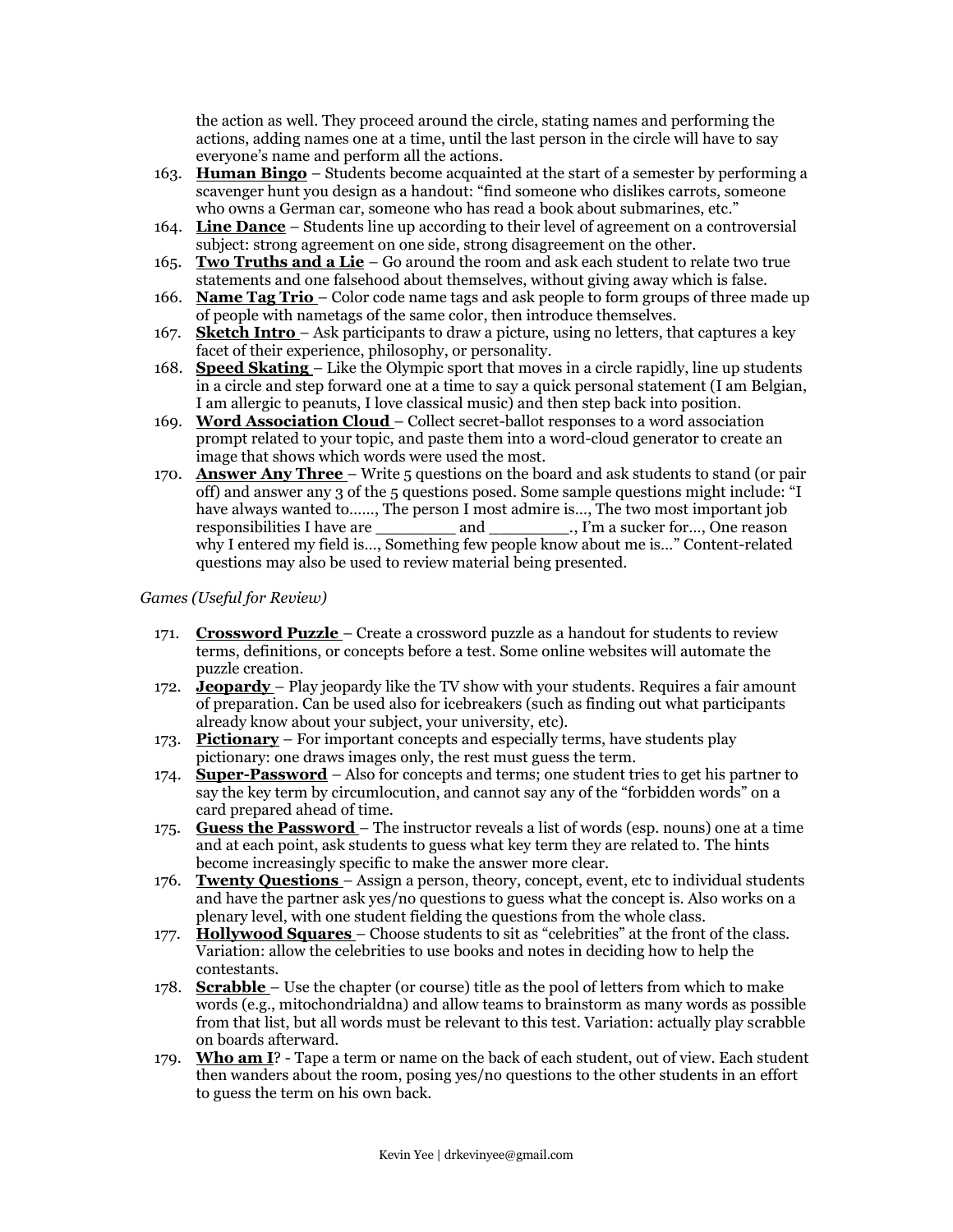180. **Ticket out the Door** – At the end of class, ask students to summarize the lecture today, or provide one new personal significant learning outcome (in 3-5 sentences), and give their response to the professor for their ticket out of the door.

# *Interaction Through Homework*

- 181. **Find the Company** Students search the Internet for a corporation that makes use of concepts/ideas from class, and must defend their choice in the next class session.
- 182. **Diagnostic Learning Logs** Students track main points in lecture and a second list of unclear points. They then reflect on and analyze the information and diagnose their weaknesses.
- 183. **Process Analysis** Students track the steps they take to finish an assignment and comment on their approaches to it.
- 184. **Productive Study-Time Logs** Short records students keep on how long they study for a class; comparison allows those with lesser commitment to see the disparity.
- 185. **Double-Entry Journals** Students note first the important ideas from reading, and then respond personally.
- 186. **Paper or Project Prospectus** Write a structured plan for a term paper or large project.
- 187. **Annotated Portfolios** Student turns in creative work, with student's explanation of the work in relation to the course content and goals.

#### *Student Questions*

- 188. **Student Questions (Index Cards)**  At the start of the semester, pass out index cards and ask each student to write a question about the class and your expectations. The cards rotate through the room, with each student adding a check-mark if they agree this question is important for them. The teacher learns what the class is most anxious about.
- 189. **Student Questions (Group-Decided)** Stop class, group students into fours, ask them to take five minutes to decide on the one question they think is crucial for you to answer right now.
- 190. **Questions as Homework** Students write questions before class on 3x5 cards: "What I really wanted to know about mitochondrial DNA but was afraid to ask...'
- 191. **Student-Generated Test Questions** Students create likely exam questions and model the answers. Variation: same activity, but with students in teams, taking each others' quizzes.
- 192. **Minute Paper Shuffle**  Ask students to write a relevant question about the material, using no more than a minute, and collect them all. Shuffle and re-distribute, asking each student to answer his new question. Can be continued a second or third round with the same questions.

## *Role-Play*

- 193. **Role-Playing** Assign roles for a concept, students research their parts at home, and they act it out in class. Observers critique and ask questions.
- 194. **Role Reversal**  Teacher role-plays as the student, asking questions about the content. The students are collectively the teacher, and must answer the questions. Works well as test review/prep.
- 195. **Jury Trial**. Divide the class into various roles (including witnesses, jury, judge, lawyers, defendant, prosecution, audience) to deliberate on a controversial subject.
- 196. **Press Conference** Ask students to role-play as investigative reporters asking questions of you, the expert on the topic. They should seek a point of contradiction or inadequate evidence, hounding you in the process with follow-up questions to all your replies.
- 197. **Press Conference (Guest Speaker)**  Invite a guest speaker and run the class like a press conference, with a few prepared remarks and then fielding questions from the audience.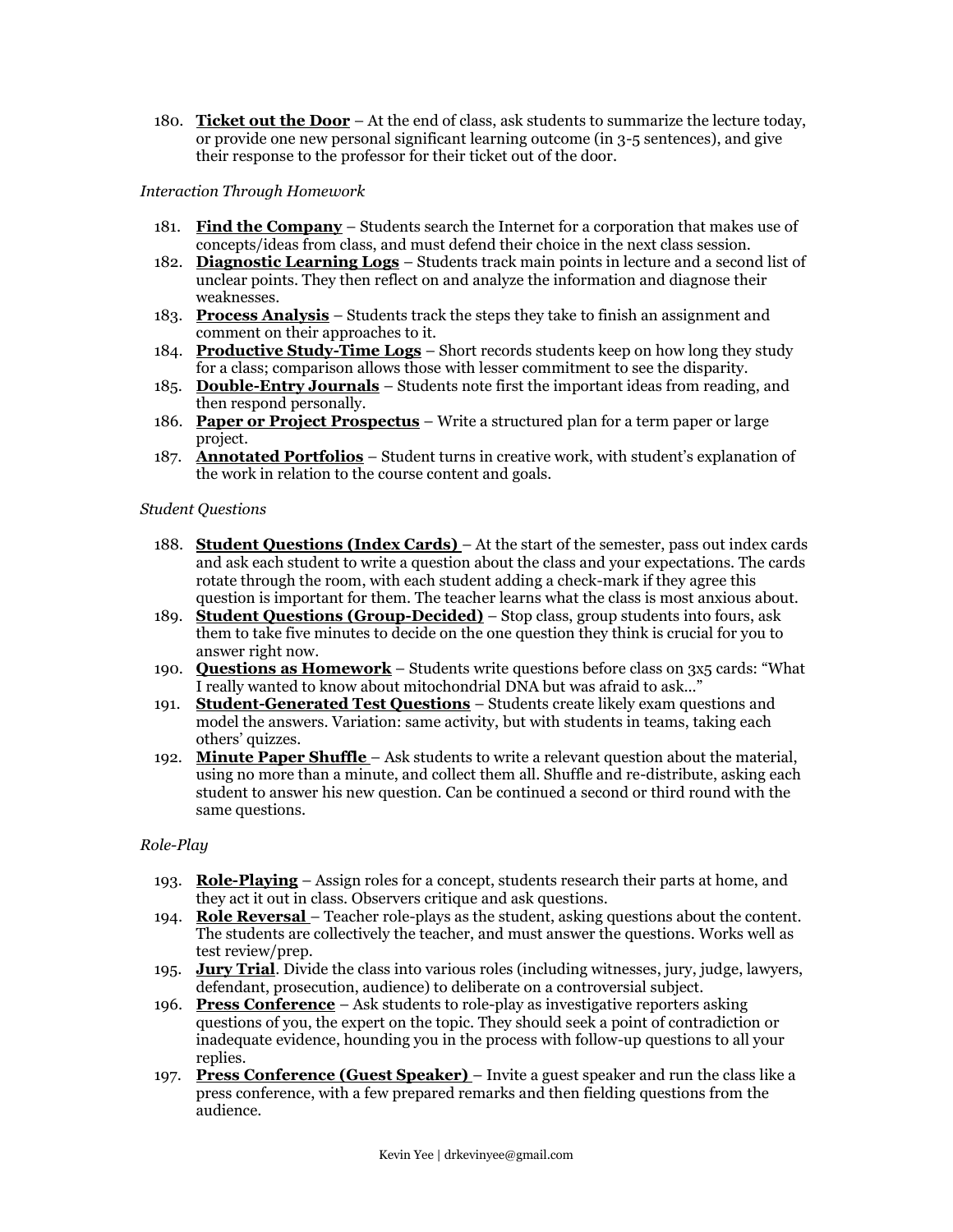198. **Analytic Memo** – Write a one-page analysis of an issue, roleplaying as an employer or client.

#### *Student Presentations*

- 199. **Fishbowl** A student unpacks her ideas and thoughts on a topic in front of others, who take notes and then write a response. Avoid asking questions.
- 200. **Impromptu Speeches** Students generate keywords, drop them into a hat, and selfchoose presenters to speak for 30 seconds on each topic.
- 201. **Anonymous Peer Feedback** For student presentations or group projects, encourage frank feedback from the observing students by asking them to rip up a page into quarters and dedicating comments to each presenter. Multiple variations are possible in "forcing" particular types of comments (i.e., require two compliments and two instances of constructive feedback). Then, ask students to create a pile of comments for Student X, another pile for Student Y, and so on.
- 202. **PowerPoint Presentations** For those teaching in computer-mediated environments, put students into groups of three or four students. Students focus their attention on a chapter or article and present this material to the class using PowerPoint. Have groups conference with you beforehand to outline their presentation strategy and ensure coverage of the material.

## *Brainstorming*

- 203. **Group Concept Mapping** Start with large posterboards on tables around the room, each with only a central node on it. Participants move around the room, adding subnodes to each poster until they are full.
- 204. **Round Robin** Have groups silently list top 3 answers to a problem/question. Allow all groups to present one idea in a round robin format until all groups have exhausted their lists. Scribe all answers and then discuss how to reduce/re-categorize answers. Have groups vote on top three, provide results, discuss, and vote again.
- 205. **Brainstorming on the Board** Students call out concepts and terms related to a topic about to be introduced; the instructor writes them on the board. If possible, group them into categories as you record the responses. Works to gauge pre-existing knowledge and focus attention on the subject.
- 206. **Brainstorming Tree**  While brainstorming on the board, circle the major concepts and perform sub-brainstorms on those specific words; the result will look like a tree blooming outward.
- 207. **Brainstorming in a Circle**  Group students to discuss an issue together, and then spend a few minutes jotting down individual notes. One person starts a brainstorming list and passes it to the student to the right, who then adds to the list and passes it along again.
- 208. **Chalk Talk**  Ask students to go to multiple boards around the room to brainstorm answers to a prompt/assignment, but disallow all talking. Can also be done in groups.

## *Online Interaction*

- 209. **Online Chat (All-Day)** For classes meeting at least partially in an online environment, instructors can simulate the benefits gained by a chat-room discussion (more participation from reserved instructors) without requiring everyone to meet in a chat room for a specific length of time. The day begins with a post from the instructor in a discussion board forum. Students respond to the prompt, and continue to check back all day, reading their peers' posts and responding multiple times throughout the day to extend discussion.
- 210. **Online Chat (Quick)** To gauge a quick response to a topic or reading assignment, post a question, and then allow students to chat in a synchronous environment for the next 10 minutes on the topic. A quick examination of the chat transcript will reveal a multitude of opinions and directions for further discussion. In online environments,